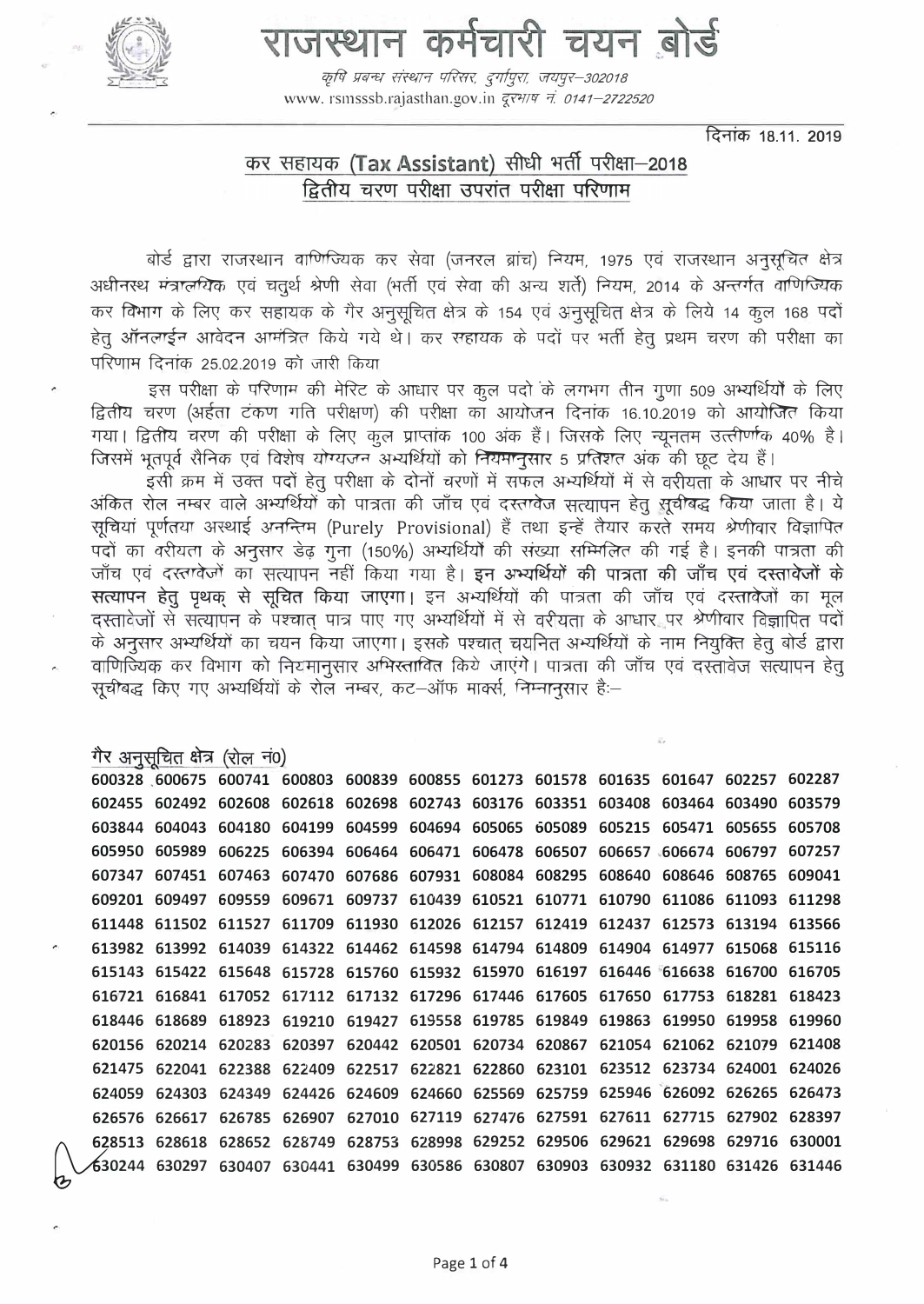631594 631649 631708 631820 631898 632005 632076 632206 632288 632318 632405 632471 ' 632540 632797 632830 632875 632942 633310 633527 633590 633827 634150 634515 634721 634886 634934 635072 635117 635202 635337 635372 636121 \*\*\*

| <b>CATEGORY</b> | <b>CUT OFF MARKS</b> |                                              |  |  |
|-----------------|----------------------|----------------------------------------------|--|--|
|                 | <b>GEN</b>           | 236.8060                                     |  |  |
| <b>GEN</b>      | <b>FEM</b>           | 232.9652                                     |  |  |
|                 | <b>WD</b>            | <b>NA</b>                                    |  |  |
|                 | <b>DV</b>            | 148.9393                                     |  |  |
|                 | <b>GEN</b>           | 203.5788                                     |  |  |
| <b>SC</b>       | <b>FEM</b>           | 193.2718                                     |  |  |
|                 | <b>WD</b>            | <b>NA</b><br>$\frac{11}{24}$                 |  |  |
|                 | <b>DV</b>            | <b>NA</b>                                    |  |  |
|                 | <b>GEN</b>           | 193.6106                                     |  |  |
| <b>ST</b>       | <b>FEM</b>           | 182.9951                                     |  |  |
|                 | <b>WD</b>            | <b>NA</b>                                    |  |  |
|                 | <b>DV</b>            | ç,<br><b>NA</b>                              |  |  |
|                 | <b>GEN</b>           | 230.2234                                     |  |  |
| <b>OBC</b>      | <b>FEM</b>           | 221.5380                                     |  |  |
|                 | <b>WD</b>            | <b>NA</b>                                    |  |  |
|                 | <b>DV</b>            | <b>NA</b>                                    |  |  |
|                 | <b>GEN</b>           | 218.3412                                     |  |  |
| <b>MBC</b>      | <b>FEM</b>           | 195.4471                                     |  |  |
|                 | <b>WD</b>            | <b>NA</b>                                    |  |  |
|                 | <b>DV</b>            | <b>NA</b>                                    |  |  |
|                 | <b>GEN</b>           | <b>NA</b><br>$\overline{\chi}_{\alpha\beta}$ |  |  |
| <b>SAHARIYA</b> | <b>FEM</b>           | <b>NA</b>                                    |  |  |
|                 | <b>WD</b>            | <b>NA</b>                                    |  |  |
|                 | <b>DV</b>            | <b>NA</b>                                    |  |  |

## (CUT OFF MARKS)

### HORIZONTAL RESERVATION

| <b>CATEGORY</b>      | <b>CUT OFF</b> |
|----------------------|----------------|
|                      | <b>MARKS</b>   |
| <b>B/LV</b>          | 177.9829       |
| НI                   | 155.3031       |
| LD/CP                | <b>NA</b>      |
| <b>EX-SERVICEMAN</b> | 140.7494       |
| <b>SPORTS PERSON</b> | 212.4365       |

अनुसूचित क्षेत्र(रोल नं0)

(\ / 602947 605889 607421 607566 611766 614228 616859 619389 622804 627921 631683 631728 l&v 634450 635635 635682\*\*\*